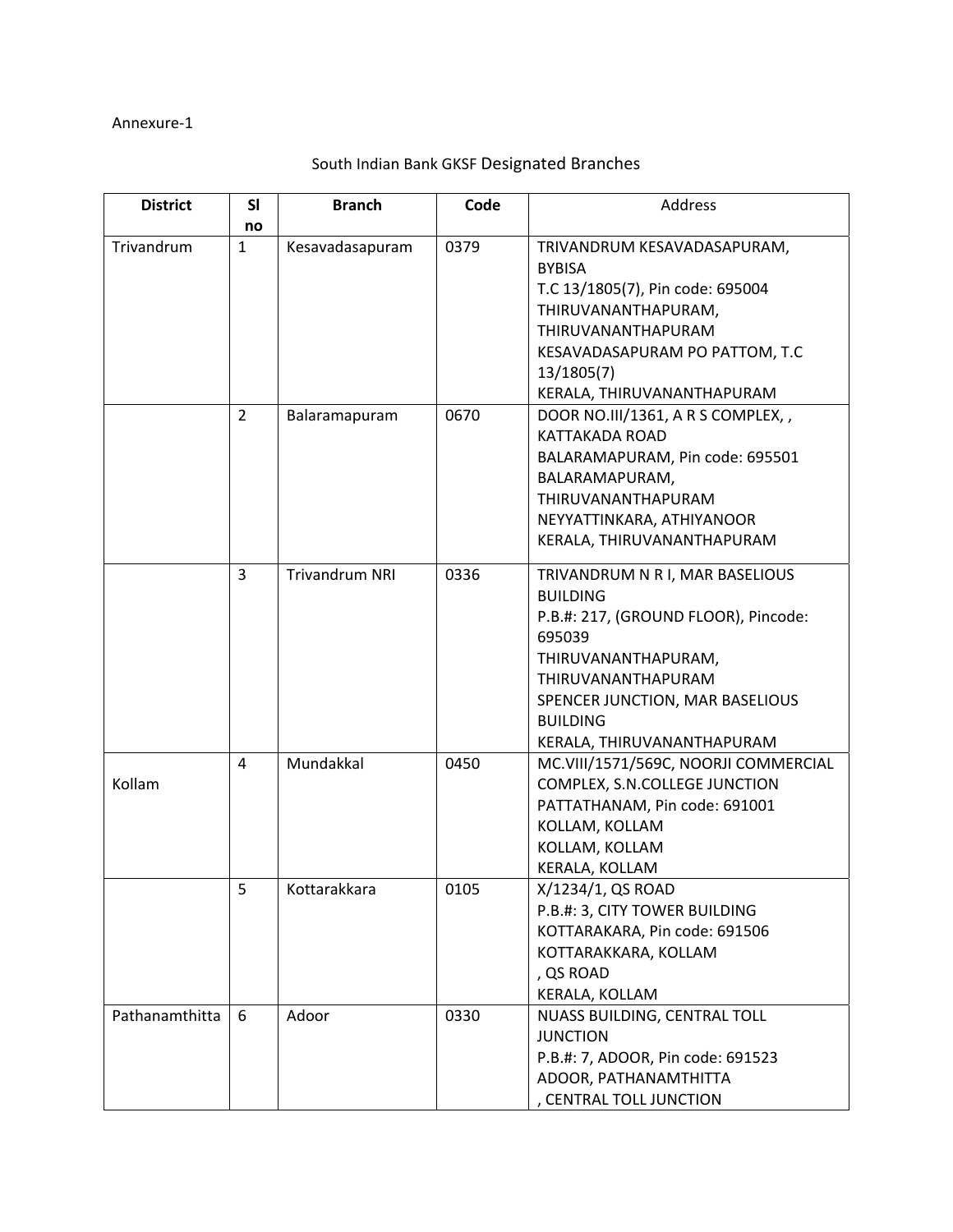|           |                |                  |      | KERALA, PATHANAMTHITTA                 |
|-----------|----------------|------------------|------|----------------------------------------|
|           | $\overline{7}$ | Kozhencherry     | 0222 | 11/698, POYANIL BUILDING 1ST FLOOR     |
|           |                |                  |      | P.B.#: 3, MAIN ROAD, Pin code: 689641  |
|           |                |                  |      | KOZHENCHERRY, PATHANAMTHITTA,          |
|           |                |                  |      | POYANIL BUILDING                       |
|           |                |                  |      | KERALA, PATHANAMTHITTA                 |
|           | 8              | Pathanamthitta   | 0316 | X11/119(2), THERAKATHU BUILDING        |
|           |                |                  |      | <b>COLLEGE ROAD</b>                    |
|           |                |                  |      | PATHANAMTHITTA, Pincode: 689645        |
|           |                |                  |      | PATHANAMTHITTA, PATHANAMTHITTA         |
|           |                |                  |      | , THERAKATHU BUILDING                  |
|           |                |                  |      | KERALA, PATHANAMTHITTA                 |
|           | 9              | Chenganoor NRI   | 0341 | KIZHAKKETHALAKKAL BUILDING, OPP. ST.   |
|           |                |                  |      | THOMAS CATHOLIC CHURCH                 |
|           |                |                  |      | P.B.#: 42, CHENGANNUR, Pincode: 689121 |
|           |                |                  |      | CHENGANNUR N R I, ALAPUZHA             |
|           |                |                  |      | CHENGANNUR, PULIYOOR                   |
|           |                |                  |      | KERALA, ALAPUZHA                       |
|           | 10             | Thiruvalla       | 0079 | MT COMMERCIAL CENTRE TK ROAD, NEAR     |
|           |                |                  |      | <b>SCS JUNCTION TIRUVALLA</b>          |
|           |                |                  |      | P.B.#: 27, , Pincode: 689101           |
|           |                |                  |      | THIRUVALLA, PATHANAMTHITTA             |
|           |                |                  |      | , TK ROAD                              |
|           |                |                  |      | KERALA, PATHANAMTHITTA                 |
|           | 11             | Ranni            | 0322 | 11/391, PUTHENVEETIL BUILDING          |
|           |                |                  |      | PAZHAVANGADI PO, Pincode: 689673       |
|           |                |                  |      | RANNI, PATHANAMTHITTA                  |
|           |                |                  |      | RANNI, PUTHENVEETIL BUILDING           |
|           |                |                  |      | KERALA, PATHANAMTHITTA                 |
| Alappuzha | 12             | Alappuzha        | 001  | DOOR NO.324 A, WARD NO.XXV, SIB        |
|           |                |                  |      | <b>BUILDING, CCSB ROAD</b>             |
|           |                |                  |      | ALAPPUZHA, Pincode: 688001             |
|           |                |                  |      | NEAR MUNICIPAL OFFICE, ALAPUZHA        |
|           |                |                  |      | ALAPPUZHA, AMBALAPPUZHA                |
|           |                |                  |      | KERALA, ALAPUZHA                       |
|           | 13             | Mavelikkara      | 0271 | 6/168B, FIRST FLOOR, SAMUEL BUILDINGS  |
|           |                |                  |      | P.B.#: 16, NADAKAVU, Pincode: 690101   |
|           |                |                  |      | MAVELIKKARA, ALAPUZHA                  |
|           |                |                  |      | MAVELIKARA, SAMUEL BUILDINGS           |
|           |                |                  |      | KERALA, ALAPUZHA                       |
| Ernakulam | 14             | Panampilly Nagar | 0572 | ANDHRA KALANILAYAM,                    |
|           |                |                  |      | PANAMPILLY NAGAR, Pincode: 682017      |
|           |                |                  |      | PANAMPILLY NAGAR, ERNAKULAM            |
|           |                |                  |      | KANAYANNUR,                            |
|           |                |                  |      | KERALA, ERNAKULAM                      |
|           | 15             | Palarivattam     | 0228 | XXXV/980, JANATHA JUNCTION             |
|           |                |                  |      | P.B.#: 2284, PALARIVATTOM COCHIN,      |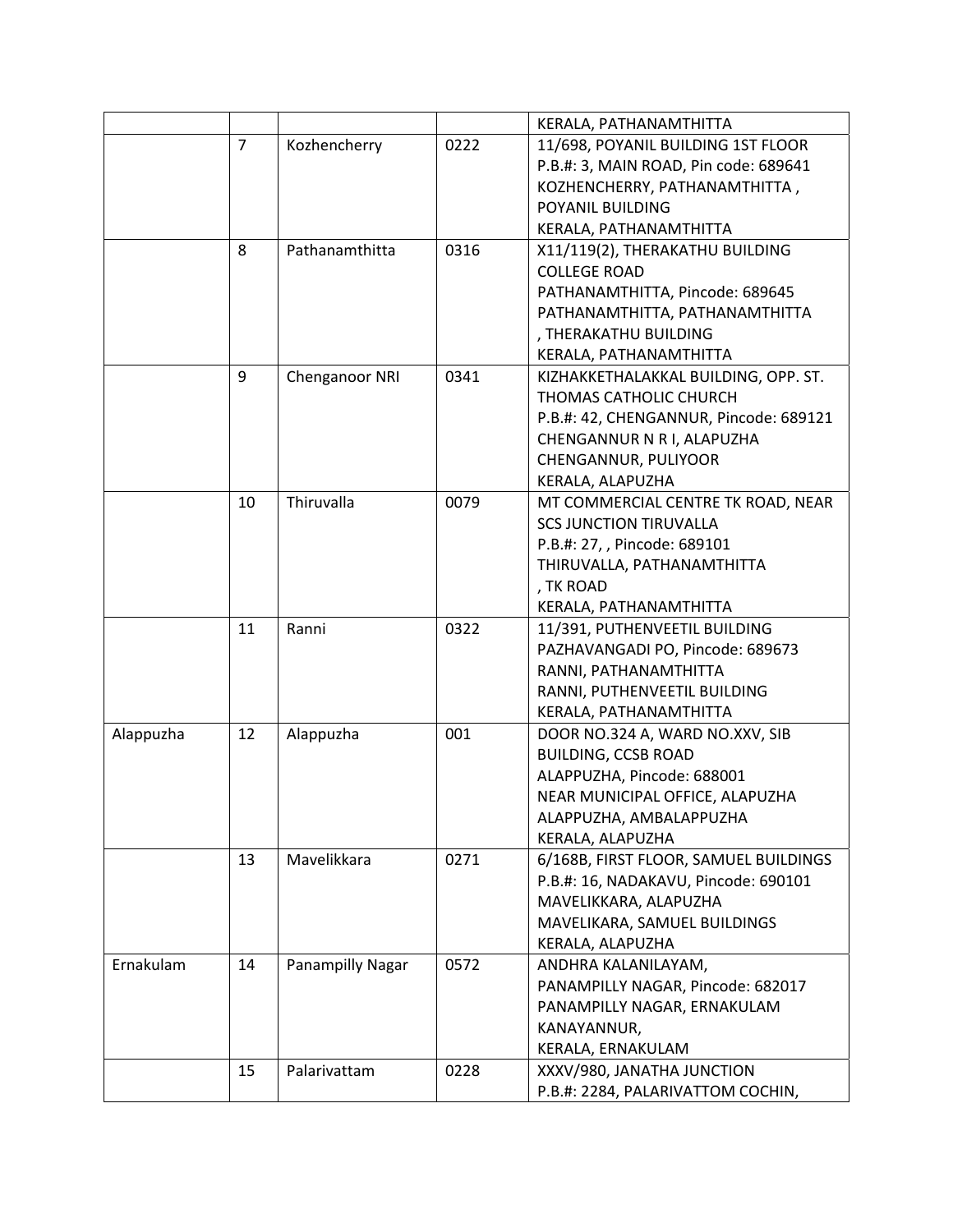|    |                 |      | Pincode: 682025                        |
|----|-----------------|------|----------------------------------------|
|    |                 |      | PALARIVATTOM, ERNAKULAM                |
|    |                 |      | , JANATHA JUNCTION                     |
|    |                 |      | KERALA, ERNAKULAM                      |
| 16 | Angamaly        | 0219 | DOOR NO. XXI/7A, BANK JN, ALUVA ROAD   |
|    |                 |      | ANGAMALY, Pincode: 683572              |
|    |                 |      | 9ANGAMALY, ERNAKULAM                   |
|    |                 |      | ALUVA, ANGAMALY                        |
|    |                 |      | KERALA, ERNAKULAM                      |
| 17 | Kothamangalam   | 0136 | DOOR NO.KMC 302 M-N1, N2,              |
|    |                 |      | NAVARATHNA SQUARE, ALWAYE -            |
|    |                 |      | <b>MUNNAR ROAD</b>                     |
|    |                 |      | KOTHAMANGALAM, Pincode: 686691         |
|    |                 |      | CHERIAPALLITHAZHAM, ERNAKULAM          |
|    |                 |      | KOTHAMANGALAM, KOTHAMANGALAM           |
|    |                 |      | KERALA, ERNAKULAM                      |
| 18 | Mattancherry    | 0018 | INFANT JESUS CHURCH BLDG:, SANTO       |
|    |                 |      | <b>GOPALAN ROAD</b>                    |
|    |                 |      | P.B.#: 199, KOOVAPADAM KOCHI, Pincode: |
|    |                 |      | 682002                                 |
|    |                 |      | COCHIN MATTANCHERRY, ERNAKULAM         |
|    |                 |      | ERNAKULAM DIST: KERALA, SANTO          |
|    |                 |      | GOPALAN ROAD,                          |
|    |                 |      | KERALA, ERNAKULAM                      |
| 19 | Muvattupuzha    | 0132 | DOOR NO.125 B, PULINATTUI PROPERTIES,  |
|    |                 |      | MARKET P.O., MUVATTUPUZHA, Pincode:    |
|    |                 |      | 686673                                 |
|    |                 |      | MUVATTUPUZHA, ERNAKULAM                |
|    |                 |      | MUVATTUPUZHA, VELLOORKUNNAM            |
|    |                 |      | KERALA, ERNAKULAM                      |
| 20 | Rajagiri valley | 0587 | IX/839 A 2, WARD NO.7, SOUTH INDIAN    |
|    | Kakkanadu       |      | <b>BANK BLDG.,, INFOPARK ROAD</b>      |
|    |                 |      | P.B.#: KAKKANAD, RAJAGIRI VALLEY,      |
|    |                 |      | Pincode: 682039                        |
|    |                 |      | KAKKANAD, ERNAKULAM                    |
|    |                 |      | KANAYANNUR, EDAPPALLY KERALA,          |
|    |                 |      | ERNAKULAM                              |
| 21 | Aluva           | 0002 | RAILWAY STATION SQUARE ALUVA,          |
|    |                 |      | P.B.#: 34, , Pincode: 683101           |
|    |                 |      | ALUVA, ERNAKULAM                       |
|    |                 |      | , ALUVA                                |
|    |                 |      | KERALA, ERNAKULAM                      |
| 22 | Perumbavur      | 0164 | DREAM TOWER THOMBRA, OPP GOVT          |
|    |                 |      | HOSPITAL, A.M ROAD, PERUMBAVOOR        |
|    |                 |      | P.B.#: 7, PERMBAVOOR, Pincode: 683542  |
|    |                 |      | PERUMBAVUR, ERNAKULAM                  |
|    |                 |      |                                        |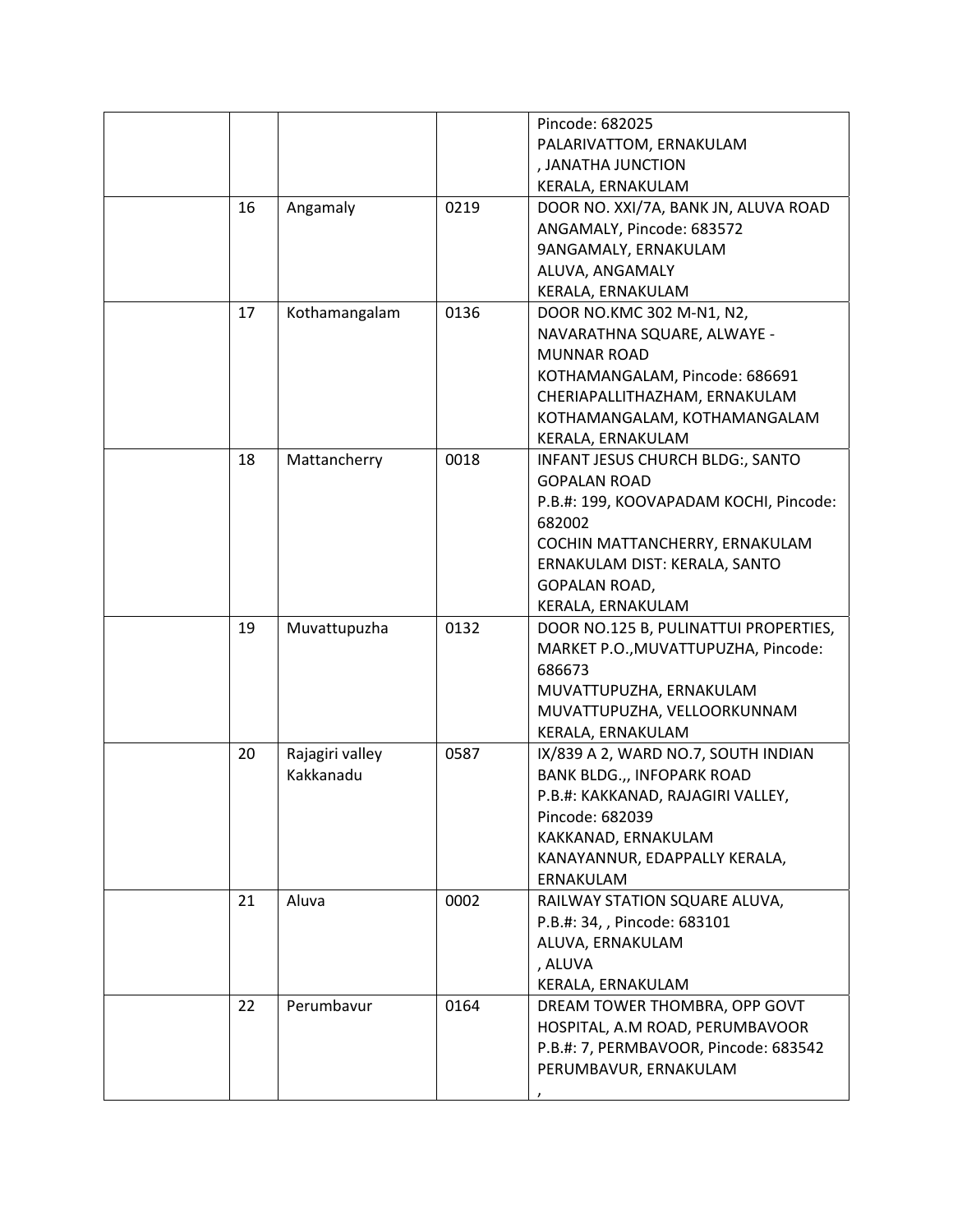|          |    |                         |      | KERALA, ERNAKULAM                         |
|----------|----|-------------------------|------|-------------------------------------------|
| Idukki   | 23 | Thodupuzha              | 0325 | DOOR NO. 409/8,                           |
|          |    |                         |      | PALA ROAD, Pincode: 685584                |
|          |    |                         |      | THODUPUZHA, IDUKKI                        |
|          |    |                         |      | THODUPUZHA,                               |
|          |    |                         |      | KERALA, IDUKKI                            |
|          | 24 | Kattapana               | 0603 | KGEES BUILDING, ERATTAYAR ROAD            |
|          |    |                         |      | KATTAPPANA 685 508, Pincode: 685508       |
|          |    |                         |      | KATTAPPANA, IDUKKI                        |
|          |    |                         |      | <b>IDUKKI, IDUKKI</b>                     |
|          |    |                         |      | KERALA, IDUKKI                            |
| Kottayam | 25 | Nattakam                | 0718 | PURACKAL ARCADE, KODIMATHA,               |
|          |    |                         |      | OPP. MALAYALA MANORAMA,                   |
|          |    |                         |      | NATTAKAM- 686013 KOTTAYAM                 |
|          | 26 | Palai                   | 0062 | VADAYATTU BUILDINGS, PETTA ROAD           |
|          |    |                         |      | P.B.#: 3, PALA, Pincode: 686575           |
|          |    |                         |      | LALAM JUNCTION, KOTTAYAM                  |
|          |    |                         |      | MEENACHIL, LALAM                          |
|          |    |                         |      | KERALA, KOTTAYAM                          |
|          | 27 | Kanjirapally            | 0113 | DOOR NO.KP/748/B, WARD 5,                 |
|          |    |                         |      | <b>KOLLAMKULAM TOWER</b>                  |
|          |    |                         |      | P.B.#: 17, KK ROAD, KURISINKAL, Pincode:  |
|          |    |                         |      | 686507                                    |
|          |    |                         |      | KANJIRAPPALLY, KOTTAYAM                   |
|          |    |                         |      | KANJIRAPALLY, KURISINKAL KERALA,          |
|          |    |                         |      | <b>KOTTAYAM</b>                           |
|          |    |                         |      |                                           |
|          | 28 | Kaduthuruthy            | 0135 | 511/IX, K.P, AVE MARIA                    |
|          |    |                         |      | KADUTHURUTHY - 686 604, Pincode:          |
|          |    |                         |      | 686604                                    |
|          |    |                         |      | KADUTHURUTHY, KOTTAYAM                    |
|          |    |                         |      | KADUTHURUTHY, K.P KERALA, KOTTAYAM        |
|          | 29 | Chaganaserry Nri        | 0340 | 474/XXXI, PB 30, KATTOOR BUILDING         |
|          |    |                         |      | P.B.#: 30, S B COLLEGE JUNCTION, Pincode: |
|          |    |                         |      | 686101                                    |
|          |    |                         |      | CHANGANACHERRY M.C.ROAD, KOTTAYAM         |
|          |    |                         |      | CHANGANACHERRY, DOCTORS TOWERS            |
|          |    |                         |      | (1 <sup>ST</sup> FLOOR)                   |
|          |    |                         |      | KERALA, KOTTAYAM                          |
| Thrissur | 30 | <b>Mission Quarters</b> | 0299 | OPP. ALL SAINTS CHURCH, MAIN ROAD         |
|          |    |                         |      | MISSION QUARTERS, Pincode: 680001         |
|          |    |                         |      | TRICHUR MISSION QTRS, THRISSUR            |
|          |    |                         |      | THRISSUR, MAIN ROAD                       |
|          |    |                         |      | KERALA, THRISSUR                          |
|          | 31 | Kanjany                 | 0031 | MAIN ROAD, KANJANY                        |
|          |    |                         |      | P.B.#: 1,, Pincode: 680612                |
|          |    |                         |      | KANJANY, THRISSUR                         |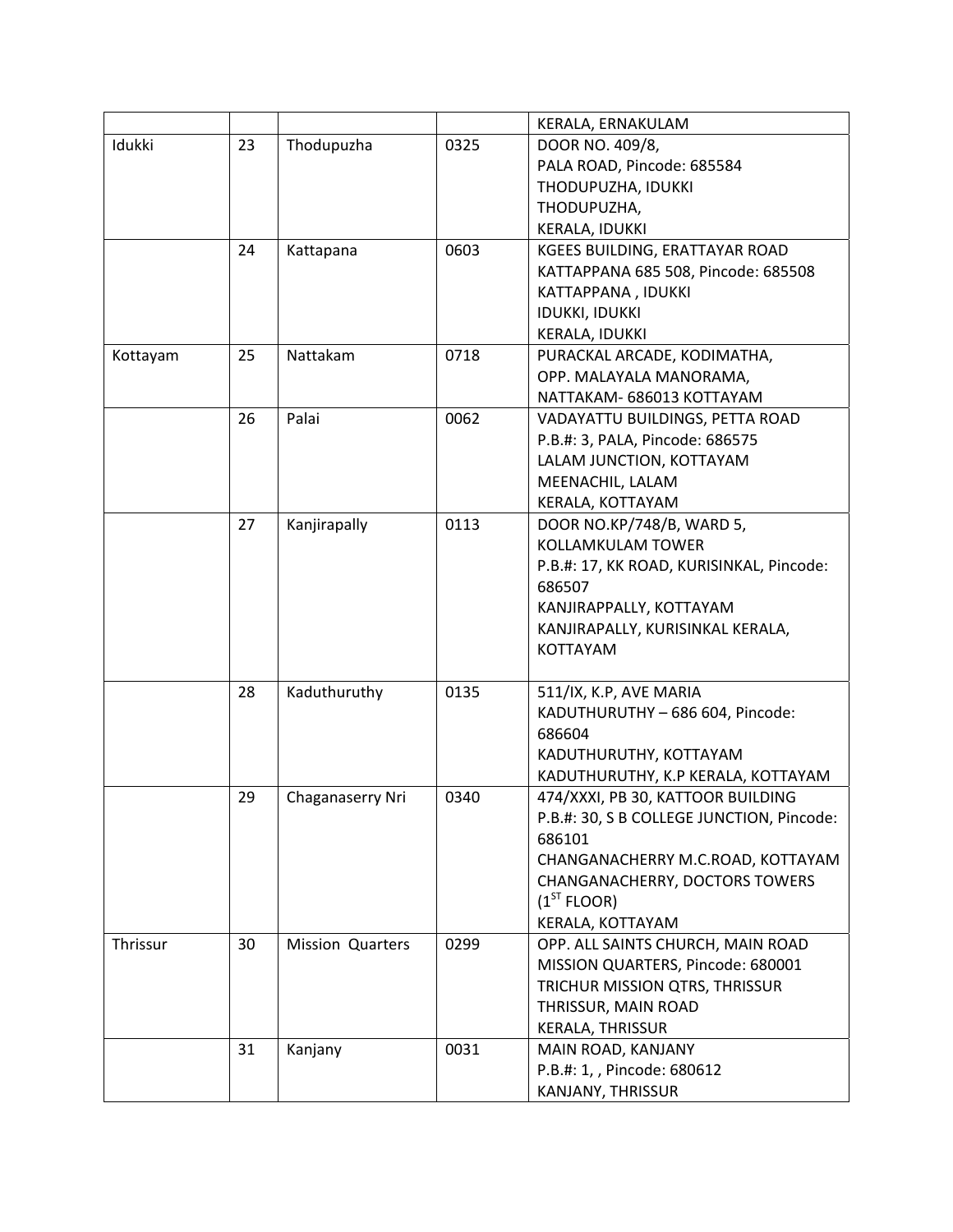|           |    |                |      | , KANJANY                                                          |
|-----------|----|----------------|------|--------------------------------------------------------------------|
|           |    |                |      | <b>KERALA, THRISSUR</b>                                            |
|           | 32 | Wadakkancherry | 0095 | DOOR NO.442/A1-E1, WARD NO.XIV,                                    |
|           |    |                |      | N.P.TOWER, MAIN ROAD                                               |
|           |    |                |      | P.B.#: 7, WADAKKANCHERRY, Pincode:                                 |
|           |    |                |      | 680582                                                             |
|           |    |                |      | WADAKKANCHERRY, THRISSUR                                           |
|           |    |                |      | THALAPULLY, WADAKKANCHERRY                                         |
|           |    |                |      | KERALA, THRISSUR                                                   |
|           | 33 | Kunnamkulam    | 0041 | 1 <sup>ST</sup> FLOOR, HALL NO 3 & 4                               |
|           |    |                |      | P.B.#: 6, MUNICIPAL C SHAPE BUILDING,                              |
|           |    |                |      | Pincode: 680503                                                    |
|           |    |                |      | KUNNAMKULAM, THRISSUR                                              |
|           |    |                |      | KUNNAMKULAM, HALL NO. 3 - 4                                        |
|           |    |                |      | KERALA, THRISSUR                                                   |
|           | 34 | Guruvayur      | 0408 | <b>GROUND FLOOR, R.V TRADE CENTRE</b>                              |
|           |    |                |      | EAST NADA, Pincode: 680101                                         |
|           |    |                |      | <b>GURUVAYUR, THRISSUR</b>                                         |
|           |    |                |      | <b>GURUVAYUR, R.V TRADE CENTRE</b>                                 |
|           |    |                |      | <b>KERALA, THRISSUR</b>                                            |
|           | 35 | Chalakudy      | 0012 | MANJALY ACHANDY TRADE CENTRE, NEAR                                 |
|           |    |                |      | <b>CHURCH STOP TRUNK ROAD</b>                                      |
|           |    |                |      | P.B.#: 26, SOUTH JUNCTION CHALAKUDY,                               |
|           |    |                |      | Pincode: 680307                                                    |
|           |    |                |      | CHALAKUDY, THRISSUR                                                |
|           |    |                |      | , NEAR CHURCH STOP                                                 |
|           |    |                |      | KERALA, THRISSUR                                                   |
|           | 36 | Irinjalakuda   | 0028 | XVIII/343,                                                         |
|           |    |                |      | P.B.#: 26, MAIN ROAD IRINJALAKUDA,                                 |
|           |    |                |      | Pincode: 680121                                                    |
|           |    |                |      | IRINJALAKUDA, THRISSUR,                                            |
|           |    |                |      | KERALA, THRISSUR                                                   |
|           | 37 | Kodungallor    | 0020 | PADIYANS COMPLEX NORTH NADA,                                       |
|           |    |                |      | <b>KODUNGALLUR</b>                                                 |
|           |    |                |      | P.B.#: 5,, Pincode: 680664                                         |
|           |    |                |      | KODUNGALLUR, THRISSUR                                              |
|           |    |                |      | , NORTH NADA                                                       |
|           |    |                |      | KERALA, THRISSUR                                                   |
| Palakkadu | 38 | Ottapalam      | 0061 | JRJ COMPLEX (1 <sup>ST</sup> FLOOR) MAIN ROAD,<br><b>OTTAPALAM</b> |
|           |    |                |      |                                                                    |
|           |    |                |      | P.B.#: 4,, Pincode: 679101                                         |
|           |    |                |      | OTTAPALAM, PALAKKAD                                                |
|           |    |                |      | , MAIN ROAD                                                        |
|           |    | Mannarkkadu    | 0048 | KERALA, PALAKKAD<br>KCK SQUARE, 1ST FLOOR OPP. PUNCHAYAT           |
|           | 39 |                |      | <b>BUS STAND MAIN ROAD</b>                                         |
|           |    |                |      |                                                                    |
|           |    |                |      | P.B.#: 3, MANNARGHAT, Pincode: 678582                              |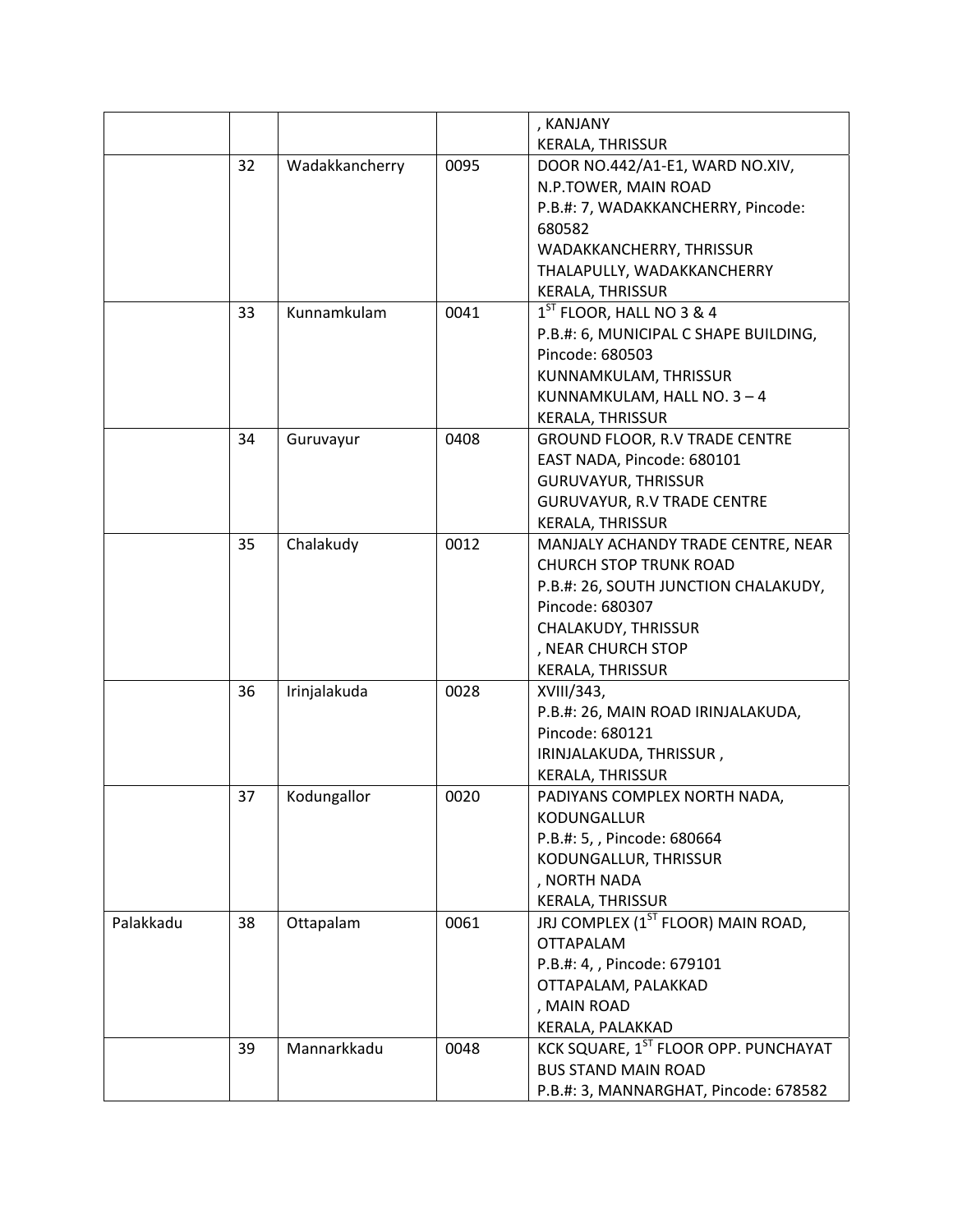|            |    |                     |      | MANNARGHAT, PALAKKAD                   |
|------------|----|---------------------|------|----------------------------------------|
|            |    |                     |      | , $1ST$ FLOOR                          |
|            |    |                     |      | KERALA, PALAKKAD                       |
|            | 40 | Palakkadu Chandra   | 0558 | DOOR NO.9/1484, KAV                    |
|            |    | Nagar               |      | CENTRAL COMPLEX, Pincode: 678007       |
|            |    |                     |      | PALAKKAD - CHANDRA NAGAR, PALAKKAD     |
|            |    |                     |      | CHANDRA NAGAR P.O,                     |
|            |    |                     |      | KERALA, PALAKKAD                       |
| Kozhikode  | 41 | Kuttipuram          | 0621 | K T TOWERS, BYPASS JUNCTION            |
|            |    |                     |      | KUTTIPURAM 679 571, Pincode:           |
|            |    |                     |      | MALAPURAM DIST, KOZHIKODE              |
|            |    |                     |      |                                        |
|            |    |                     |      | KERALA, KOZHIKODE                      |
|            | 42 | Kozhikode West Hill | 0269 | 1/1274 G, AL-ZAHRA PLAZA               |
|            |    |                     |      | CHAKKORATHUKULAM CANNANORE             |
|            |    |                     |      | ROAD, Pincode: 673006 KOZHIKODE WEST   |
|            |    |                     |      | HILL, KOZHIKODE                        |
|            |    |                     |      | NADAKAVU P.O, CHAKKORATHUKULAM         |
|            |    |                     |      | KERALA, KOZHIKODE                      |
| Malappuram | 43 | Malappuram          | 0351 | 14/243/A/A1/A2 WARD NO.23, PARY        |
|            |    |                     |      | SHOPPING COMPLEX, KOZHIKODE ROAD       |
|            |    |                     |      | P.B.#: 223, MALAPPURAM P.O.,, Pincode: |
|            |    |                     |      | 676519                                 |
|            |    |                     |      | DOWN HILL, MALAPPURAM,                 |
|            |    |                     |      | MALAPPURAM                             |
|            |    |                     |      | MALAPPURAM, MALAPPURAM                 |
|            |    |                     |      | KERALA, MALAPPURAM                     |
|            | 44 | Tirur               | 0426 | TIRUR, DOOR NO: 7/612 EEEPEES TOWER    |
|            |    |                     |      | <b>NEAR BUS STAND TIRUR</b>            |
|            |    |                     |      | MALAPURAM DIST:, Pincode: 676101       |
|            |    |                     |      | MALAPPURAM, MALAPPURAM                 |
|            |    |                     |      | , CEEPEES TOWER,                       |
|            |    |                     |      | KERALA, MALAPPURAM                     |
|            | 45 | Nilambur            | 0057 | PEEVEES ARCADE, NILAMBUR JN            |
|            |    |                     |      | P.B.#: 7, NILAMBUR, Pincode: 679329    |
|            |    |                     |      | NILAMBUR, MALAPPURAM                   |
|            |    |                     |      | , NILAMBUR JN                          |
|            |    |                     |      | KERALA, MALAPPURAM                     |
|            | 46 | Kottakkal           | 0406 | D.NO.2/645/D, ADATTIL TOWERS           |
|            |    |                     |      | MAIN ROAD, Pincode: 676503             |
|            |    |                     |      | KOTTAKKAL, MALAPPURAM                  |
|            |    |                     |      | KOTTAKAL, ADATTIL TOWERS               |
|            |    |                     |      | KERALA, MALAPPURAM                     |
| Wayanadu   | 47 | Kalpetta            | 0536 | DOOR NO.6, WARD NO.18                  |
|            |    |                     |      | DE PAUL SCHOOL BUILDING, Pincode:      |
|            |    |                     |      | 673121                                 |
|            |    |                     |      | KALPETTA, WAYANAD                      |